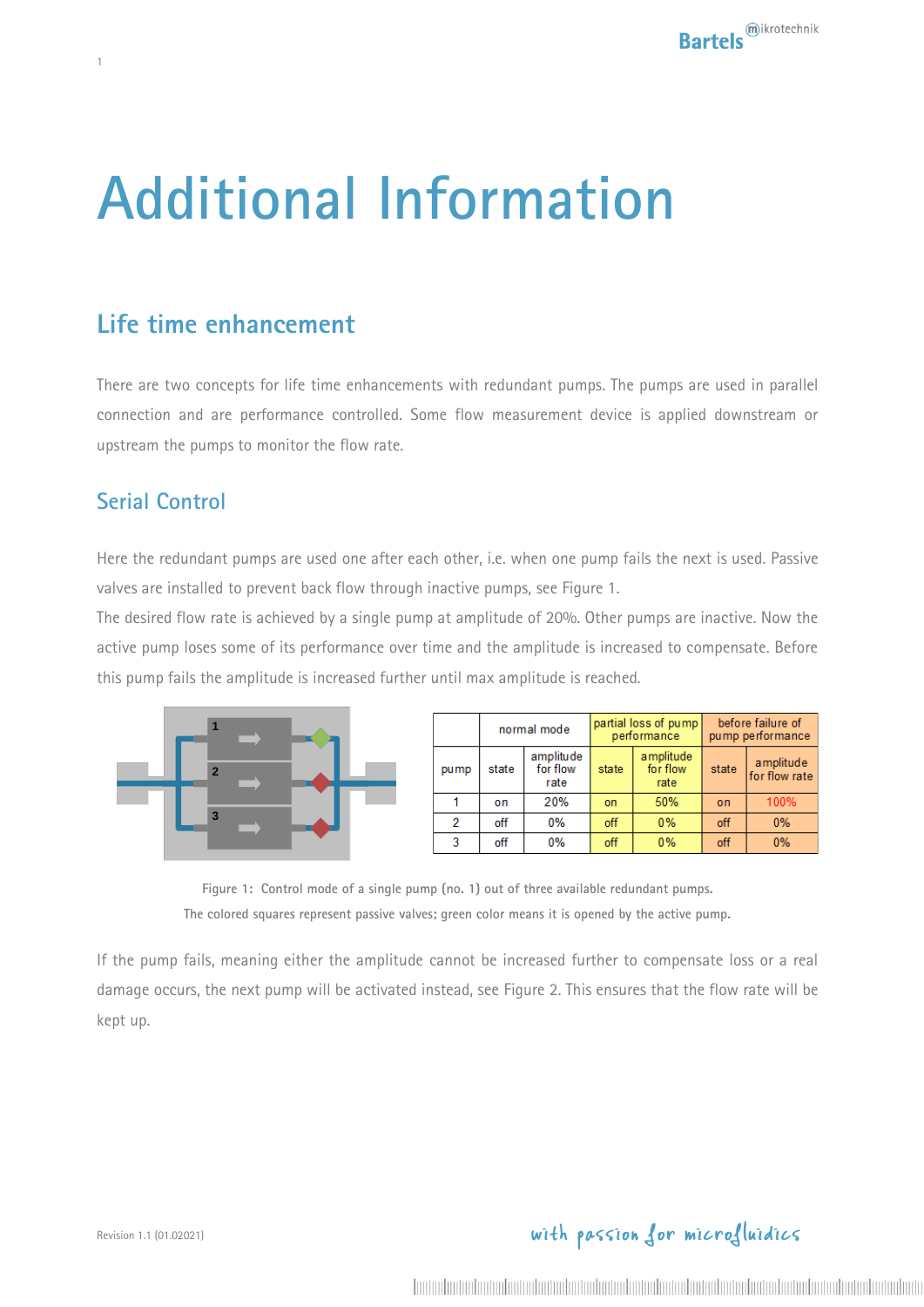

|      | normal mode |                               | partial loss of pump<br>performance |                               | before failure of pump<br>performance |                               |
|------|-------------|-------------------------------|-------------------------------------|-------------------------------|---------------------------------------|-------------------------------|
| pump | state       | amplitude<br>for flow<br>rate | state                               | amplitude<br>for flow<br>rate | state                                 | amplitude<br>for flow<br>rate |
|      | failure     | $0\%$                         | failure                             | $0\%$                         | failure                               | $0\%$                         |
|      | on          | 20%                           | on                                  | 50%                           | on                                    | 100%                          |
| o    | оff         | 0%                            | off                                 | $0\%$                         | off                                   | 0%                            |



#### <span id="page-1-0"></span>**Parallel Control**

In this concept all of the pumps are active all the time, but are running with low amplitudes.

The sum of flow rates from all pumps will be the desired flow rate.

Now there are two possible solutions with this concept.

• If the electronic is designed to control the amplitude of each pump separately, it will be possible to have different amplitudes to the different pumps. Thus when a single pump loses some performance the amplitude can be raised accordingly, see [Figure 3](#page-2-0) and [Figure 4.](#page-2-1)

However, this calls for a control method like flow rate measurement or other for each pump.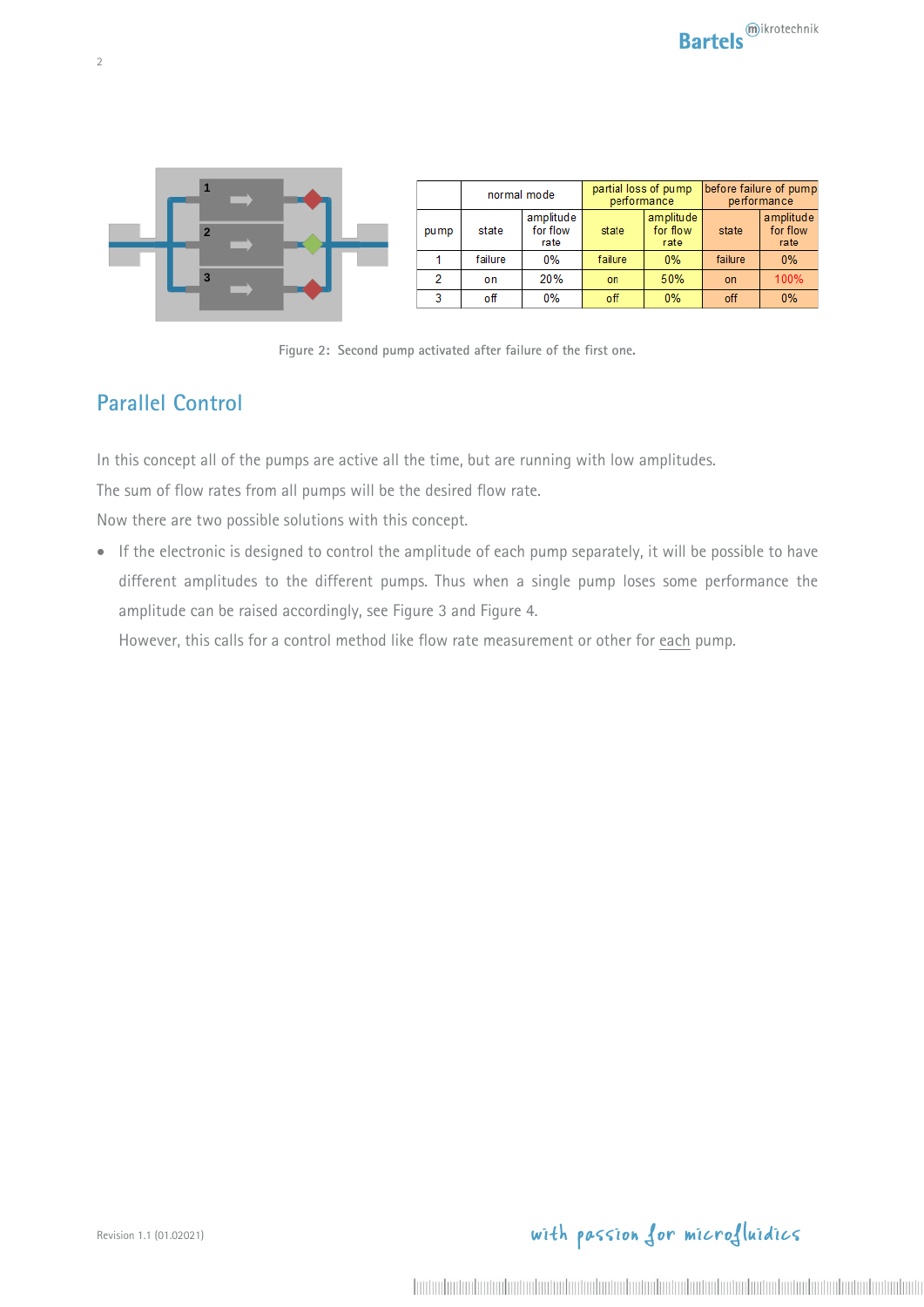

**Figure 3: Parallel control of three pumps until failure of a single pump.**

<span id="page-2-0"></span>

|                                        | partial loss of pump<br>performance |                               | further loss of pump<br>performance |                               |  |
|----------------------------------------|-------------------------------------|-------------------------------|-------------------------------------|-------------------------------|--|
| pump                                   | state                               | amplitude<br>for flow<br>rate | state                               | amplitude<br>for flow<br>rate |  |
|                                        | on                                  | 25%                           | on                                  | 25%                           |  |
| 2                                      | failure                             | $0\%$                         | failure                             | 0%                            |  |
| 3                                      | on                                  | 32%                           | on                                  | 40%                           |  |
| Resulting sum of flow rate is kept up! |                                     |                               |                                     |                               |  |

**Figure 4: Parallel control of two pumps with increased amplitude after failure of one pump.**

<span id="page-2-1"></span>• The other solution is to control all pumps with the same amplitude. Hence, when one pump is losing some performance the amplitude for all pumps is increased a bit to compensate this loss, see [Figure 5.](#page-3-0) When one is failing it will still be powered, unless there is some electronic procedure to switch it off. The amplitude for all pumps is raised further and the two remaining pumps have to compensate, see [Figure 6.](#page-3-1) With the flow measurement somewhere in the flow line this will be the simplest way of maintaining volume flow.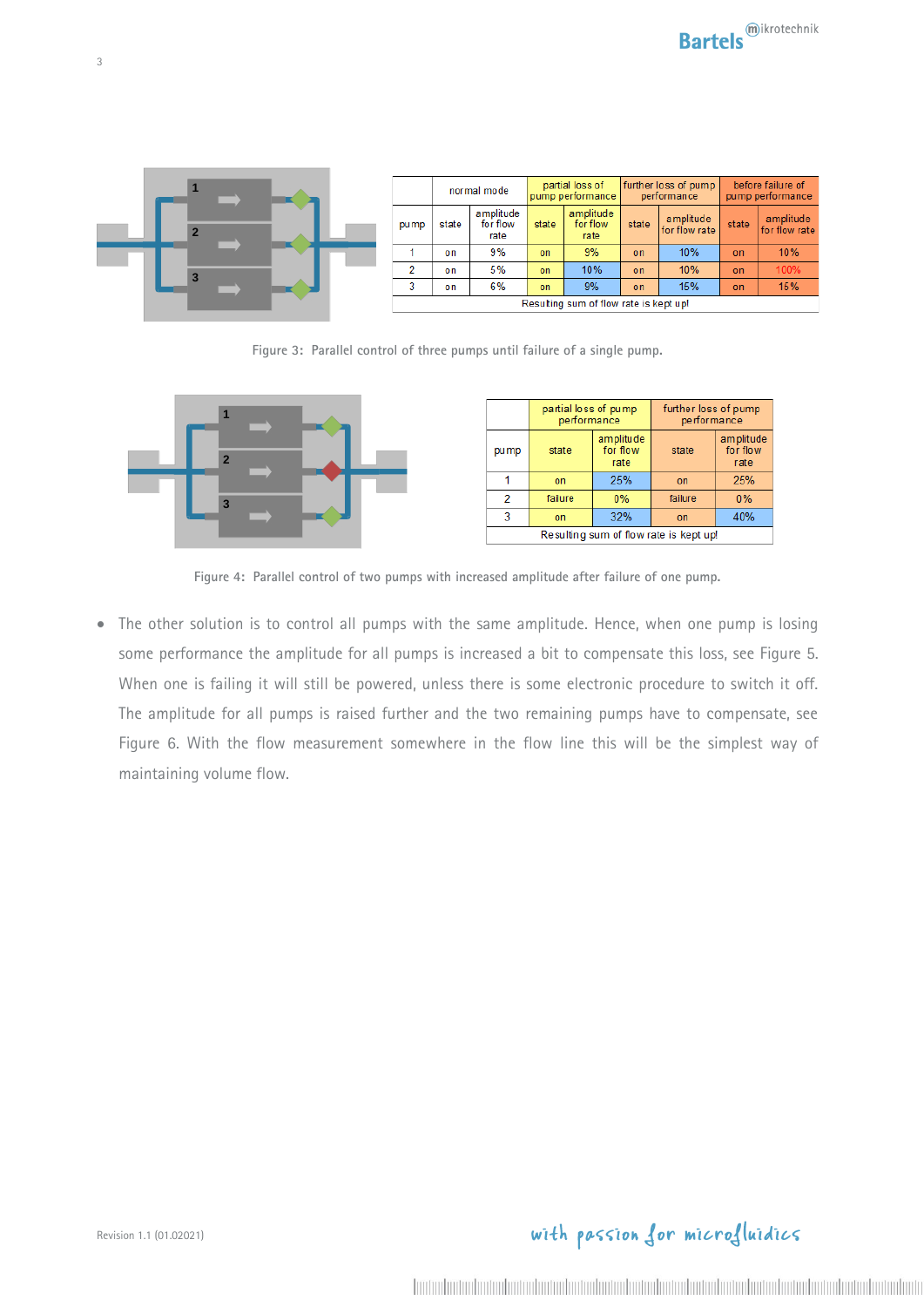

**Figure 5: Parallel control of three pumps with one amplitude for all.**

<span id="page-3-0"></span>**The blue marked fields represent pumps that suffer some loss. The red text should indicate an imminent failure.**



|                                        | partial loss of pump<br>performance |                               | further loss of pump<br>performance |                               |  |
|----------------------------------------|-------------------------------------|-------------------------------|-------------------------------------|-------------------------------|--|
| pump                                   | state                               | amplitude<br>for flow<br>rate | state                               | amplitude<br>for flow<br>rate |  |
|                                        | on                                  |                               | on                                  |                               |  |
| 2                                      | failure                             | 37%                           | failure                             | 42%                           |  |
| 3                                      | on                                  |                               | on                                  |                               |  |
| Resulting sum of flow rate is kept up! |                                     |                               |                                     |                               |  |

**Figure 6: Parallel control of three pumps with one amplitude for all.**

<span id="page-3-1"></span>**After one pump failed the amplitude is increased for all, so that remaining pumps can compensate. Then the two remaining pumps have to compensate further losses.**

#### **Why does lower amplitude increases life time?**

The lower amplitudes mean that the piezo actuators inside the pumps will see much lower electrical and mechanical loads. Especially the alternating mechanical load will be reduced, which has a huge impact on the thin piezo ceramic layer.

#### **Why flow rate measurement?**

Keeping up the flow rate (or the pressure generation) is mostly the desired goal. If some electronic has to change the amplitude of the pumps it requires some means to decide when this has to be done. The flow measurement (or pressure measurement) can be easily applied in a closed loop control. A simple flow measurement can be made out of two pressure sensors and a restrictor.

All values are approximate and no guarantee of specific technical properties.

Changes in the course of technical progress are possible without notice.